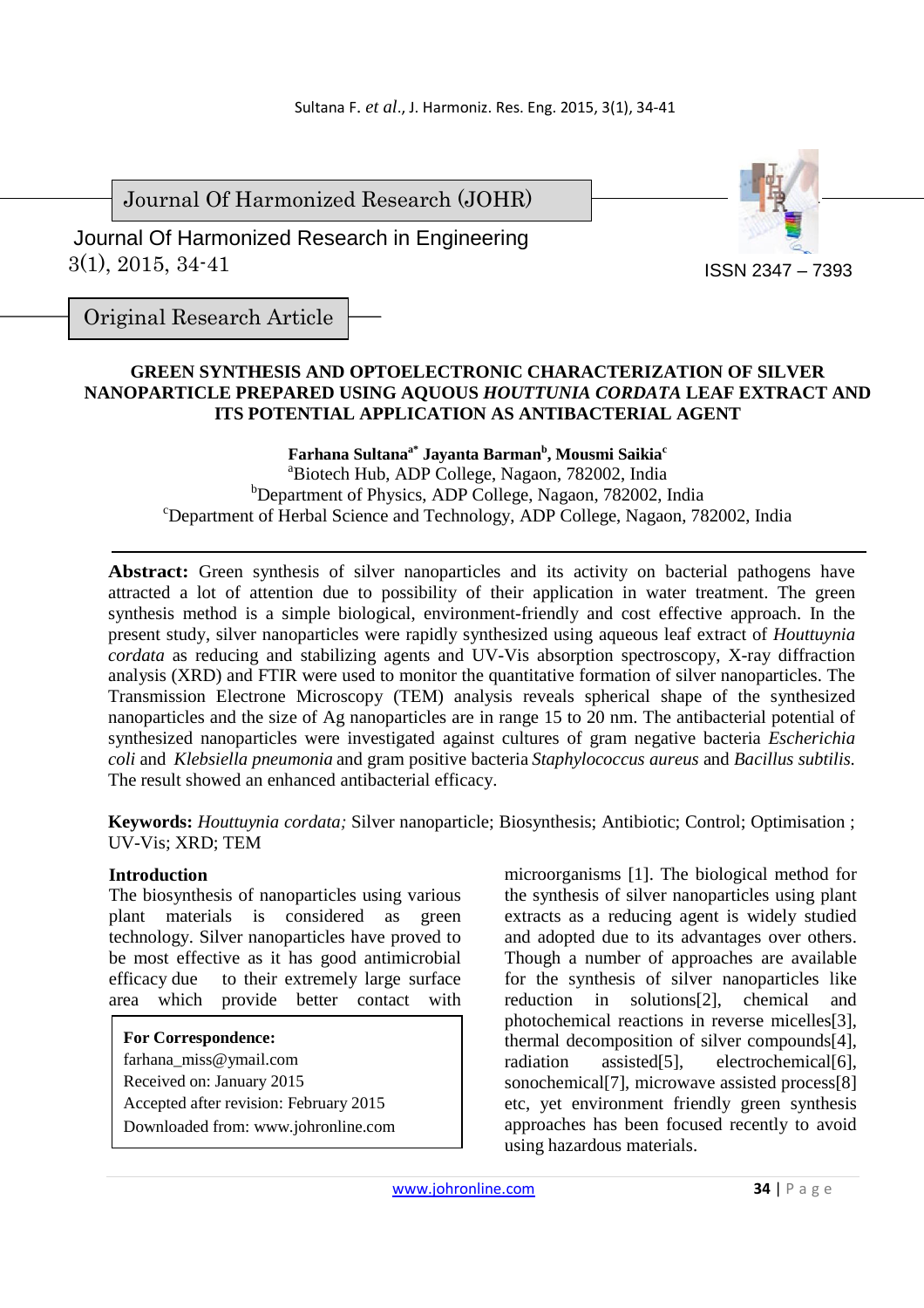*Houttuynia cordata* is a medicinal herb that is found throughout Eastern Asia. In the North-East region of India, whole plant of *H. cordata* is eaten raw as a medicinal salad for lowering the blood sager level [9]. Moreover, leaf juice is taken for the treatment of cholera, dysentery, curing of blood deficiency and purification of blood[10]. Previous studies showed that *H. cordata* extracts had antiviral and antibacterial [11,12], antiallergic [13], antioxidant and antimutagenic activities [14], anti-leukemic, anti-inflammatory and immunomodulatory effects [15-17]. A variety of components were shown existing abundantly in *H. cordata* such as alkaloids and flavonoids [18-19].

In the present we have synthesized silver nanoparticles using aqueous leaf extract of *Houttuynia cordata* and its antibacterial efficacy was estimated.

### **Materials and Methods**

#### *Plant material*

Mature leaves of *H. cordata* were collected from natural populations growing in assam.

## *Preparation of Extract*

Freshly collected *H. cordata* leaves were washed thoroughly , shade dried for 15 days and ground to get the fine powder. Exactly 15 g of sterilize *H.cordata* leaf powder was taken and mixed with 150 ml of Milli Q water and kept in boiling water bath for 30 min. The resulting crude extract was filtered with Whatman No1 filter paper. The filtrate was collected in brown bottle and stored in refrigerator for further studies. The filtrate was used as reducing and stabilizing agent for 1 mM of  $AgNO<sub>3</sub>(AgNO<sub>3</sub>)$ , 99.99%, Sigma-Aldrich). All the chemicals and reagents used in the present study were of high analytical grade.

*Optimisation of synthesis of silver nanoparticles*  Silver nanoparticles were synthesized by treating leaf extracts with 1mM silver nitrate solution in ratio 3:10  $(v/v)$  and kept in magnetic stirrer for 30minutes at room temperature. The reaction mixture was then exposed to different conditions like sunlight irradiation, UV irradiation and room temperature. The colour change of the solution was checked periodically and the conical flasks were incubated at room temperature for 24 h.

*Antimicrobial activity of silver nanoparticles synthesized using H.cordata leaf extract:* 

### *Test microorganisms:*

*Escherichia coli* (MTCC 739), *Klebsiella pneumonia* (MTCC 432), *Staphylococcus aureus* (MTCC 96) and *Bacillus subtilis*  (MTCC 441) were used for antimicrobial screening. The microbial cultures we used were produced from the "Microbial Type Culture Collection and Gene Bank" (MTCC), Chandigarh, India. We maintained the bacterial culture on nutrient agar slants and were stored at  $-4$ <sup>o</sup>C.

### *Antibacterial assay:*

Antibacterial assay of silver nanoparticles were studied by Well Diffusion Method [20]. The Mueller Hinton agar was poured on to sterile Petri plates and plates were inoculated with 2.0 ml of inoculum by spreading the swab over the plate. Cultures of *Escherichia coli*, *Klebsiella pneumonia, Staphylococcus aureus* and *Bacillus subtilis* were swabbed on to the agar plates. With the help of sterile borer, wells of 8mm diameter were cut on the agar plates and loaded with silver nanoparticle solution and a standard antibiotic (Tetracyclin). 1mM silver nitrate  $(AgNO<sub>3</sub>)$  were used as a control. All plates were incubated at  $37^{\circ}$ C for 24 hrs. After incubation period, the inhibition diameters were measured with Hi-Media scale. The experiments were performed in triplicate [21, 22].

### *Data analysis:*

The experiments were conducted in a completely randomized design and repeated three times. The data were analyzed using origin graphic software and SPSS software version-16.

### **Results and Discussions**

The synthesis of silver nanoparticles using *H. cordata* leaf extract was found to be significant in leaf extract exposed to sunlight irradiation method compared to other methods. The colour of the reaction medium gradually changed to dark brown because of the surface plasmon resonance.

#### *Characterization of silver nanoparticles UV-Vis Spectra analysis:*

The UV-VIS absorption spectra of silver nanoparticles are shown in Fig.1 .Change in the colour was observed in the silver nitrate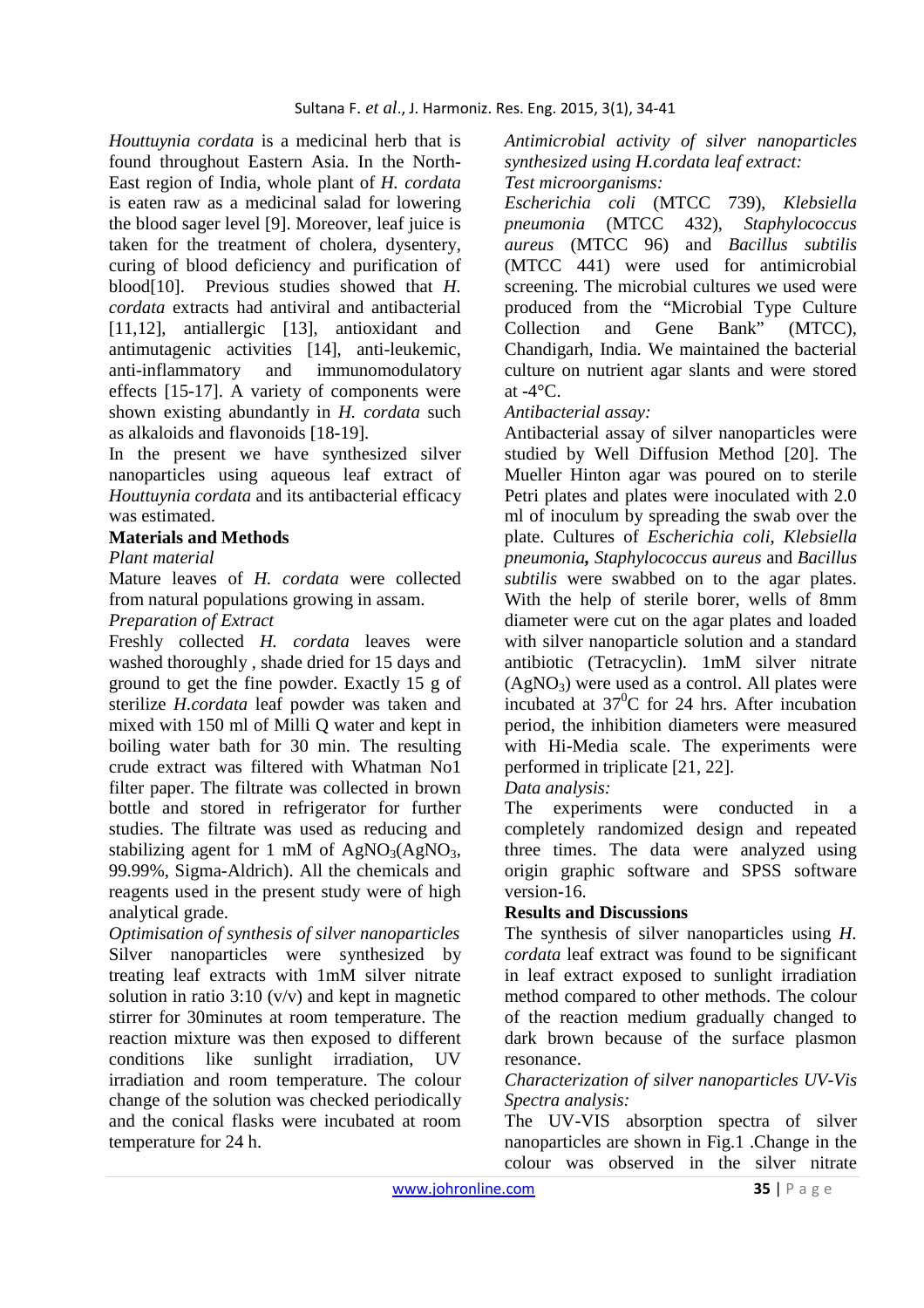solution incubated with the leaf extract. The reduction of pure silver ions was observed by measuring the UV-Vis spectrum of the reaction using UV- Vis spectrophotometer119(Systronics) after different time intervals (0h, 24h, 48h, 72h) taking 1ml of the diluted sample, compared

with 1 ml of distilled water used as blank. UV-Vis spectral analysis has been done by using spectrophotometer at a resolution of 1 nm from wave length 250to 800 nm. A control reaction mixture was also maintained without plant leaf extract.



Fig.1 Absorbance vs. Wavelength plot of nanocrystalline silver particle for different condition [The graph A is the condition of irradiation at room temperature after 24 hrs and B is UV treatment and C sun light treatment]

The graph A is the condition of irradiation at room temperature after 24 hrs and B represent UV treatment and C sun light treatment. It is observed that in presence of sunlight the peaks are blue shifted indicating nanoparticle formation.



Fig.2 Plot of  $(ahv)^2$  vs hv of silver nanocomposite [The graph A is the condition of irradiation at room temperature after 24 hrs and B is UV treatment and C sun light treatment]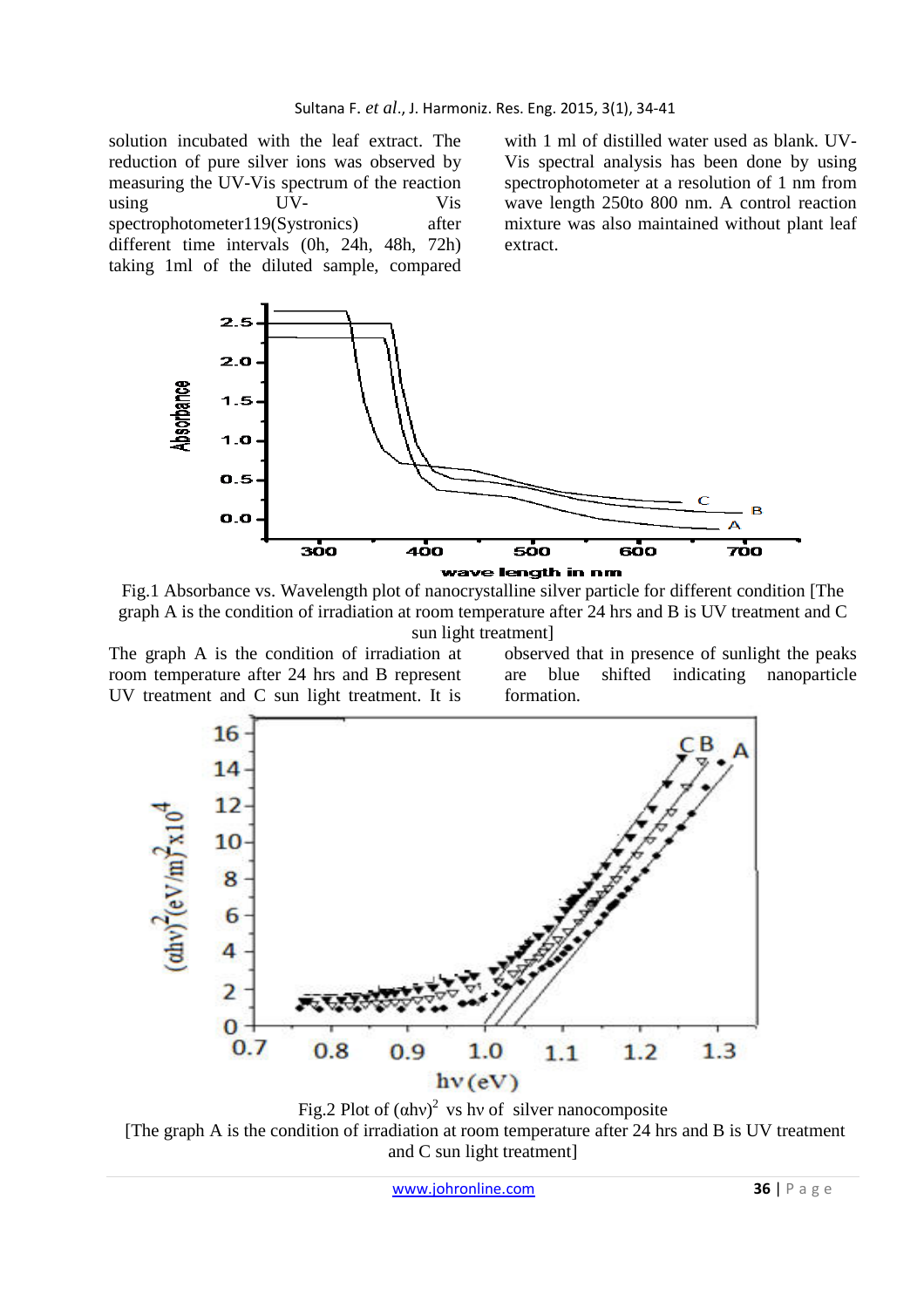Further band gap energy  $E<sub>g</sub>$  has been calculated by relating with absorption coefficient  $(\alpha)$  and the incident photon energy (hν). The calculated band gap energy found to be in between 1 to 1.09 eV.

#### *FTIR analysis:*

Perkin-Elmer spectrometer FTIR Spectrum ONE in the range 4000–400  $cm^{-1}$  at a resolution of 4 cm−1 was used. The sample was mixed with KCl procured from Sigma. Thin sample disc was prepared by pressing with the disc preparing machine and placed in Fourier Transform InfraRed [FTIR] for the analysis of the nanoparticles.



Fig 3 FTIR spectra of nanocomposite silver particles.

The FTIR analysis of silver nanoparticles were recorded for different conditions ( Fig-3). The AgNP solutions displayed five absorption peaks, reflecting its complex nature. A peak at 3441-3445 cm−1 results due to the stretching of the N– H bond of amino groups and indicative of bonded hydroxyl (-OH) group. The absorption peak at 2064-2075  $cm^{-1}$  could be assigned to –CH stretching vibrations of –CH3 and –CH2 functional groups. The shoulder peak at  $1638$  cm<sup>-1</sup> assigned for C=O group of carboxylic acids. The peak at  $1634 \text{ cm}^{-1}$ indicates the fingerprint region of CO, C–O and O–H groups, which exists as functional groups of bulbil extract. The weak band at 1017 cm-1

can be assigned to the C-N stretching vibrations of aliphatic amines. FTIR study indicates that the carboxyl  $(-C=O)$ , hydroxyl  $(-OH)$  and amine (N-H) groups of bulbil extract are mainly involved in reduction of Ag<sup>+</sup> to  $Ag'$ nanoparticles. The FTIR values showed reduction and capping of silver ions which may be due to the presence of alkaloids.

*XRD analysis*:

X-ray diffraction (XRD) analysis of dropcoated films of silver nanoparticles was prepared for the determination of the formation of silver nanoparticle by an X-ray diffractometer operated at a voltage of 40kv and a current of 30mA with Cu Kα radiation.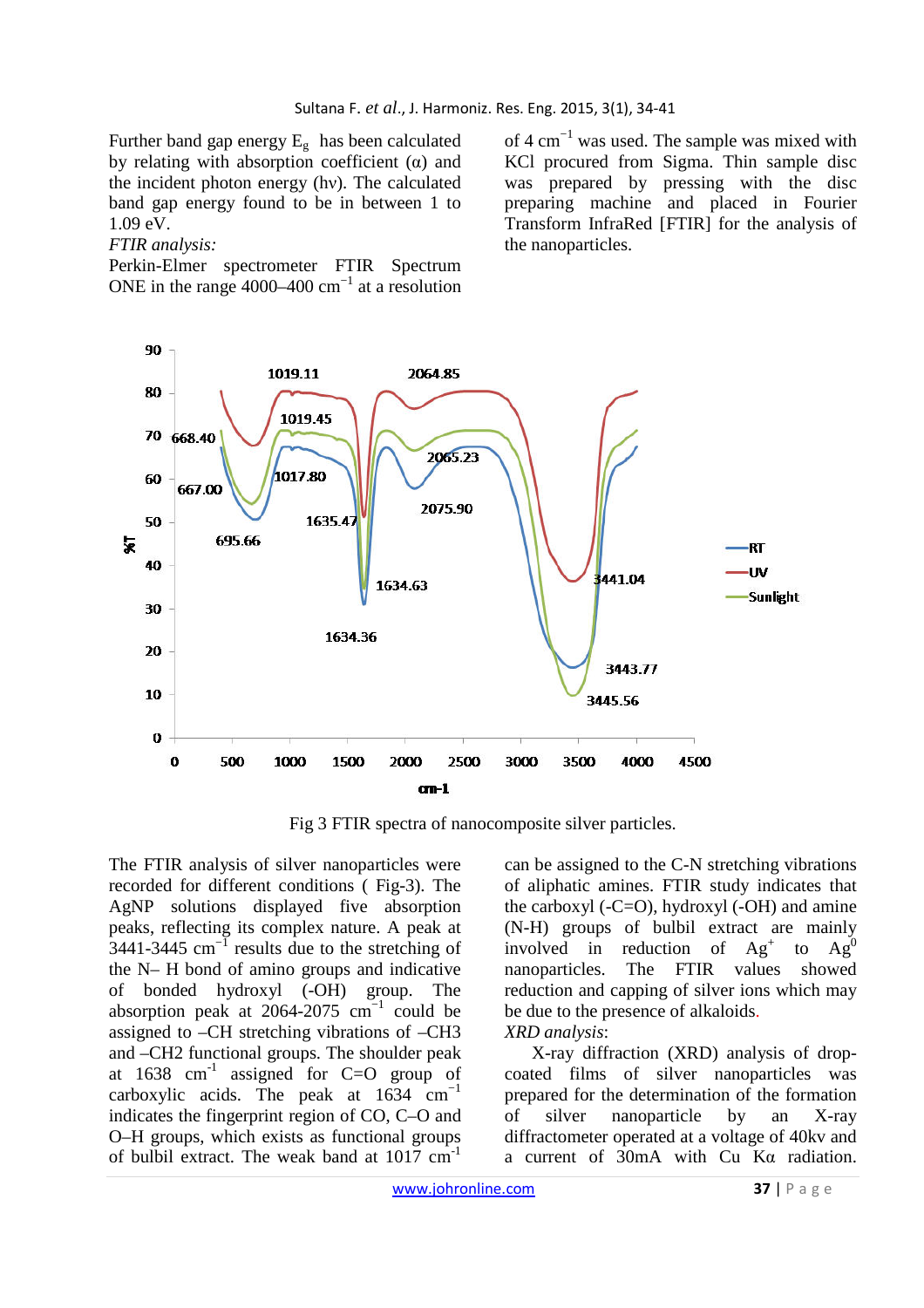

Fig 4. XRD patterns of silver films deposited on glass substrates for different expose condition [The graph A is the condition of irradiation at room temperature and B represent under UV treatment and C represent treatment with sunlight]

XRD patterns silver nanocrystalline films deposited on glass substrate for different conditions like sunlight irradiation, UV irradiation and room temperature are shown in the Fig.4. The peak observed near  $2\theta = 20.5^{\circ}$  is due to the crystalline phase of matrix with a shallow shoulder corresponding to the amorphous part of the polymer . The diffraction peaks at angles near  $2\theta = 30.2^{\circ}$  and  $2\theta = 41.15^{\circ}$ corresponds to (111) and (220) planes of the mix cubic phase of silver. X-Ray peak intensities are weak and broad compared to bulk counterpart suggesting small crystallite size. The X-ray peaks are also found to shift to higher diffraction angle when sample irradiate with room temperature to sunlight. The graph A is the condition of irradiation at room temperature and B represent under UV treatment and C represent treatment with sunlight. The lattice contraction is expected to

occur because of higher surface to volume ratio with decreasing crystallite size and increase in strain. The shifting of peak position to higher diffraction angle due to strain was confirmed by calibrating the XRD prior to each observation using standard silicon sample. The size of the nanocrystal was determined using Scherer formula [23-25].

$$
D = \frac{kl}{\text{V}_{w_{2q}}\cos q_B} \quad \dots \dots \dots \dots \dots \tag{1}
$$

Where  $q_B$  is the Bragg angle and K=0.9 for spherical shape (from TEM).

### *Transmission Electron Microscope analysis (TEM):*

The sophisticated machine, we have used was Transmission electron microscope (JEOL JEM-100cx). The accelerated voltage 80keV and beam current is 80mA.The resolution is up to 450000.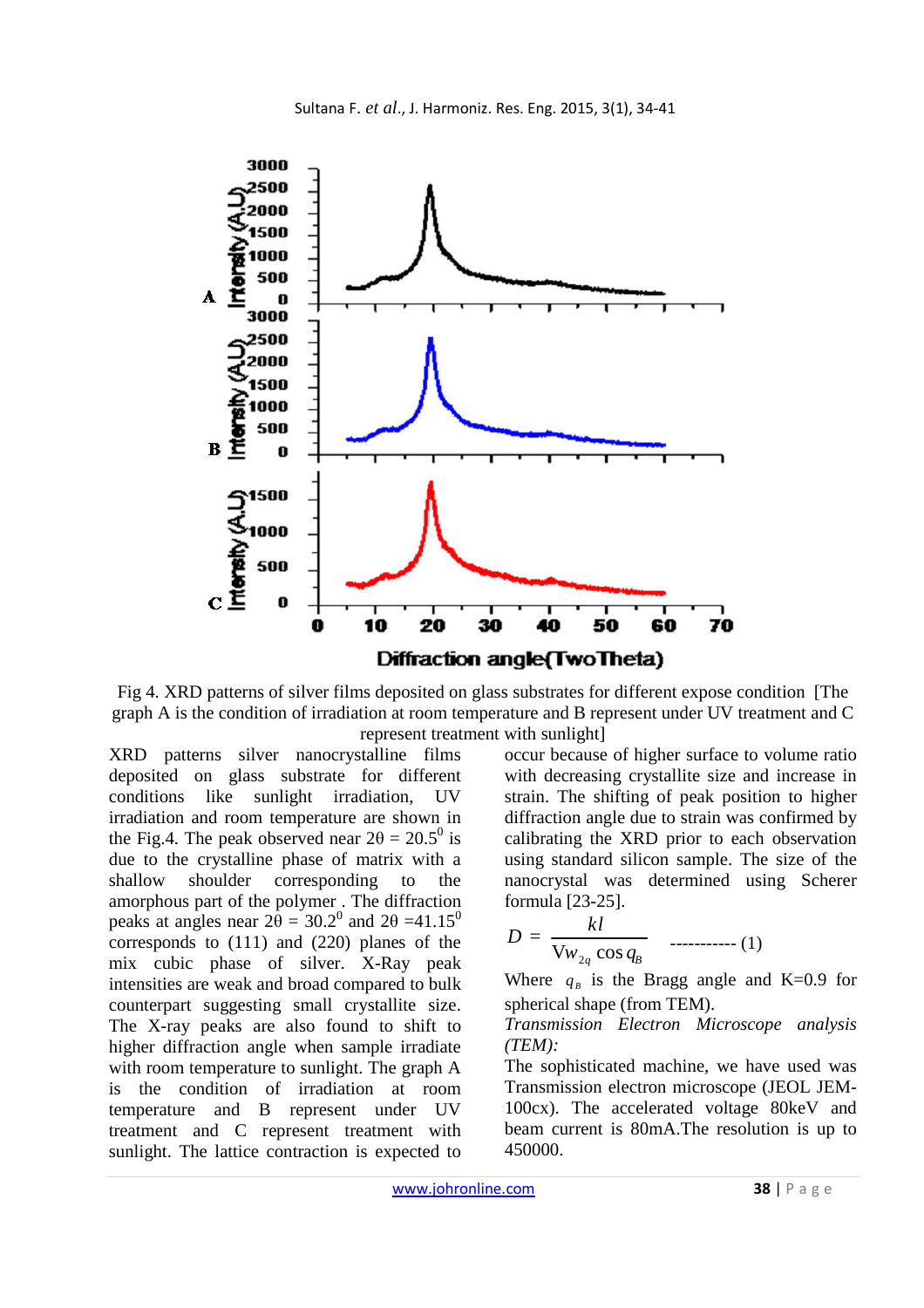

Fig 5. TEM image of silver nanoparticles synthesized using *Houttunia cordata* leaf extract

Considering the SEM image ( not shown) we say Ag nanoparticles are densely packed, but at higher magnification (200000) image revels the size of Ag nanoparticles are in range 15 to 20 nm. Again from the fig-5 it is observed that synthesized nanoparticles are nearly spherical in shape. The average particle size obtained from TEM observations were found to be nearly similar as those obtained from XRD and EMA model from UV- VIS absorption spectra. *Antimicrobial activity :*

Antibacterial activity of the synthesized silver nanoparticles was studied for some pathogenic bacterial species. The antimicrobial activity was determined in-vitro by measuring zone of inhibition in mm using 50µl of sample and well size of 8mm diameter. Tetracyclin of 1mg/ml, concentration was used as a control antimicrobial agent. The silver nanoparticles synthesized showed inhibition zone against the studied bacterial species. The results shown in the Table-1 depict that silver nanoparticles are efficient giving a zone of inhibition.

**Table 1: Antibacterial efficacy of silver nitrate, leaf extract, silver nanoparticle, and standard antibiotic against four bacterial strains** 

| <b>Bacterial</b><br><b>Strains</b> | Zone of inhibition (mm)  |               |               |                                  |
|------------------------------------|--------------------------|---------------|---------------|----------------------------------|
|                                    | AgNO <sub>3</sub><br>1mM | Leaf Extract  | AgNP          | Tetracyclin<br>$(1$ mgm $l^{-1}$ |
| E. coli                            | $9 \pm 0.14$             | $10\pm 0.11$  | $14\pm0.13$   | $35 \pm 0.08$                    |
| K. pneumonia                       | $9 \pm 0.11$             | $11 \pm 0.16$ | $16 \pm 0.15$ | $32 \pm 0.09$                    |
| <b>B.</b> subtilis                 | $9 \pm 0.15$             | $13 \pm 0.14$ | $17 \pm 0.11$ | $31 \pm 0.09$                    |
| S. aureus                          | $9 \pm 0.11$             | $12 \pm 0.08$ | $16 \pm 0.11$ | $34 \pm 0.11$                    |

Results were expressed as mean ± standard deviation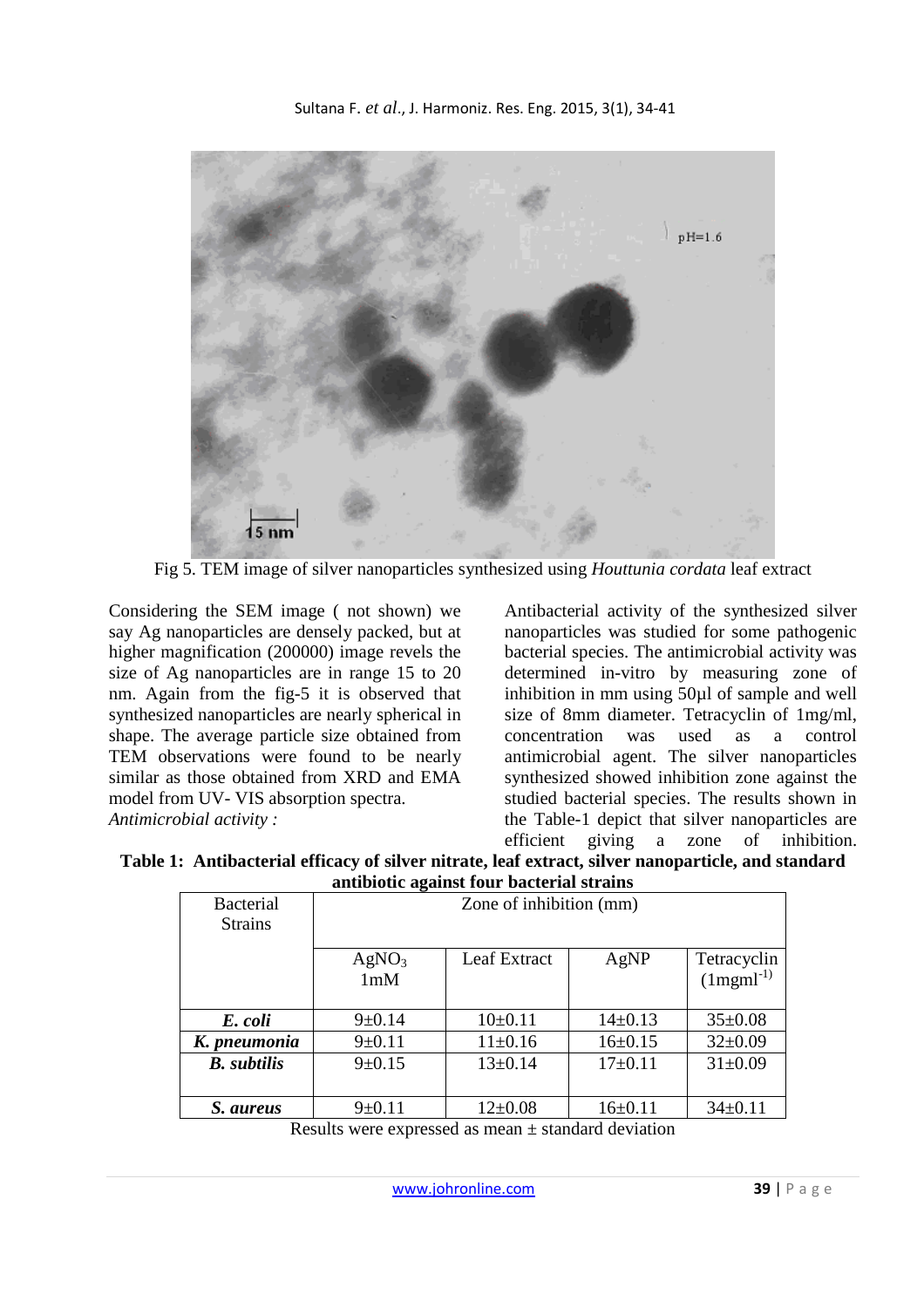The antibacterial efficacy of the biological silver nanoparticles reported the present study may be described by the mechanism of anchoring or penetrating the bacterial cell wall, and modulating cellular signaling by dephosphorylating putative key peptide substrates on tyrosine residues [26].

# **Conclusions**

The present study reports a reliable, ecofriendly and simple biological approach for preparation of stable metallic nanoparticles which is very necessary in the field of nanotechnology. The obtained silver nanoparticles were characterized using UV-Vis, FTIR and XRD techniques. Biologically synthesized silver nanoparticles could be of immense use in medical textiles for their efficient antibacterial and antimicrobial properties [27].The results confirmed the reduction of silver nitrate to silver nanoparticles with high stability and without any impurity.

## **Acknowledgements**

This research was sponsored by DBT-BIOTECH Hub programme. Department of Biotechnology (DBT), Ministry of Science & Technology, Government of India is duly acknowledged for financial assistance. We would also like to acknowledge the department of Molecular biology and biotechnology and department of physics IITG for providing us FTIR and XRD facilities respectively.

# **References**

- [1] Gong P, Li H, He X, Wang K, Hu J and Tan W, () Preparation and antibacterial activity of Fe O @Ag nanoparticles. *Nanotechnol*, 2007,34(18): 604-611.
- [2] Goia D.V. and Matijevic, E.N., Preparation of Monodispersed Metal Particles. *J Chem*, 1998,22: 1203-1215.
- [3] Taleb C, Petit M and Pileni P, Synthesis of Highly Monodisperse Silver Nanoparticles from AOT Reverse Micelles:A Way to 2D and 3D Self-Organization. *Chem Mater*, 1997, 9(4): 950-959.
- [4] Esumi K, Takafumi T, Kanjiro T and Kenjiro M, Preparation and characterization of bimetallic palladium-copper colloids by thermal decomposition of their acetate compounds in organic solvents, *Chem Mater*, 1990, 2(5): 564– 567.
- [5] Henglein A, Reduction of Ag (CN)-2 on Silver and Platinum Colloidal Nanoparticle, *Langmuir,* 2001,17: 2329- 2333.
- [6] Rodriguez-Sanchez L, Blanco M.C. and Lopez-Quintela MA, Electrochemical Synthesis of Silver Nanoparticles, *J Phys Chem B* , 2000,104(41): 9683–9688 .
- [7] Zhu JJ, Liu SW, Palchik O, Koltypin Y and Gedanken A, Shape- Controlled Synthesis of Silver Nanoparticles by Pulse Sonoelectrochemical Methods, *Langmuir,*  2000,16(16): 6396-6399.
- [8] Pastoriza-Santos and Liz-Marzan LM, Formation of PVP-protected metal nanoparticles in DMF*, Langmuir,*2000, 18: 2888–2894.
- [9] Frlht.Org.in. Medicinal Plants Conservation and Sustainable Utilisation-Meghalaya, India. Annexure-C. 72-5. 2003. Available at http://frlht.org.in/html/reports/meghalayaslp c.pdf .
- [10] Hynniewta SR, Kumar Y, Herbal remedies among the Khasi traditional healers and village folks in Meghalaya, *Indian J Tradit Knowl*, 2008, 7:581–586.
- [11] Hayashi K, Kamiya M, Hayashi T, Virucidal effects of the steam distillate from *Houttuynia cordata* and its components on HSV-1, influenza virus, and HIV, *Planta Med* , 1995,61: 237-241.
- [12] Lu H, Wu X, Liang Y, Zhang J, Variation in chemical composition and antibacterial activities of essential oils from two species of *Houttuynia* THUNB, *Chem Pharm Bull(Tokyo),* 2006, 54:936-940.
- [13] Lee JS, Kim IS, Kim JH, Kim JS, Kim DH, Yun CY, Suppressive effects of *Houttuynia cordata* Thunb (Saururaceae) extract on Th2 immune response, *J Ethnopharmacol*, 2008, 11:734-40.
- [14] Chen YY, Liu JF, Chen CM, Chao PY, Chang TJ, A study of the antioxidative and antimutagenic effects of *Houttuynia cordata*  Thunb. using an oxidized frying oil-fed model, *J Nutr Sci Vitaminol (Tokyo),*2003, 49: 327-333.
- [15] Yang L, Jiang JG, Bioactive componrnts and functional properties of *Houttuynia cordata* and its application, *Pharmaceutical Biology*, 2009, 47:1154-1161.